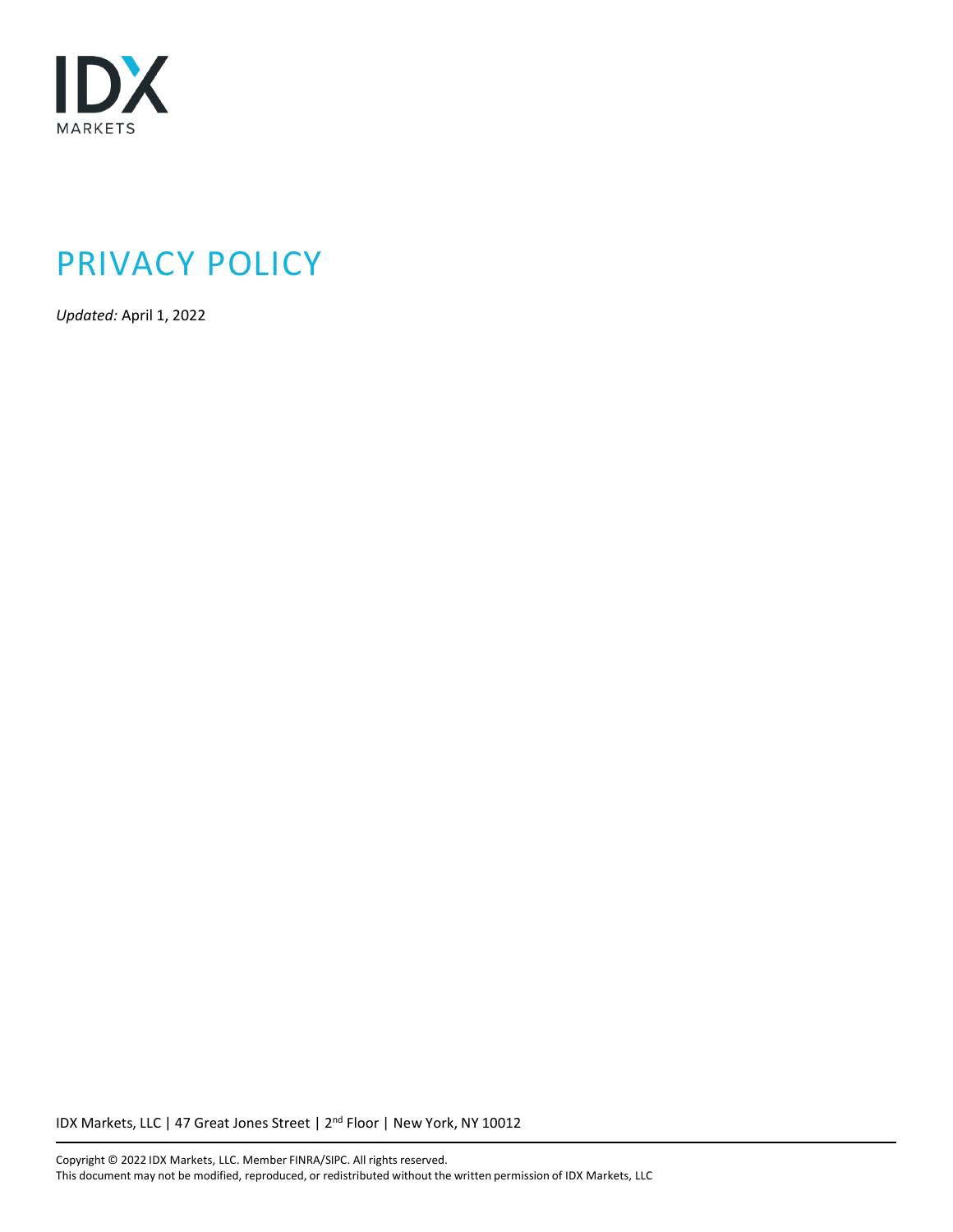

This Privacy Policy governs the manner in which IDX Markets, LLC ("IDX") collects, processes, maintains and discloses personal information collected from users (each, a "User"). This Privacy Policy applies to all websites and products and services offered by IDX.

### Information we collect from Users

Users may be asked for, as appropriate, his or her name, company email address and company phone number. Users may, however, visit our website anonymously. Users can always refuse to supply such information, except that it may prevent them from engaging in certain of our products and services.

We may also collect data about Users whenever they interact with our products and services. Such information may include the type of browser used, the type of computer and technical information about Users means of connection to our products and services, such as the operating system and the Internet service providers utilized.

## Why we collect your information

IDX collects and processes information for the following purposes:

#### Access to our services

Personal information you provide allows us to create User accounts so you can access our services.

#### To improve customer service

Information you provide helps us respond to your customer service requests and support needs more efficiently.

#### To improve our products and services

We may use feedback you provide to improve our products and services.

#### To send service-related communications

We may use the company email addresses supplied to send Users information and updates pertaining to our products and services, including information on periodic updates. Email addresses may also be used to respond to User inquiries, questions, and/or other requests.

#### For security

In order to keep the service safe and secure, we need to take action against fraudulent and/or unacceptable User behavior.

### Sharing your personal information

We do not sell, trade, or rent Users' personal information to others. We may share generic aggregated information not linked to any personal identification information regarding visitors and users with our business partners and trusted affiliates for the purposes outlined above. We may use third-party service providers to help us operate our business and provide the products and services. These third-party service providers process your information only at and according to IDX's instructions as part of the provision of our products and services.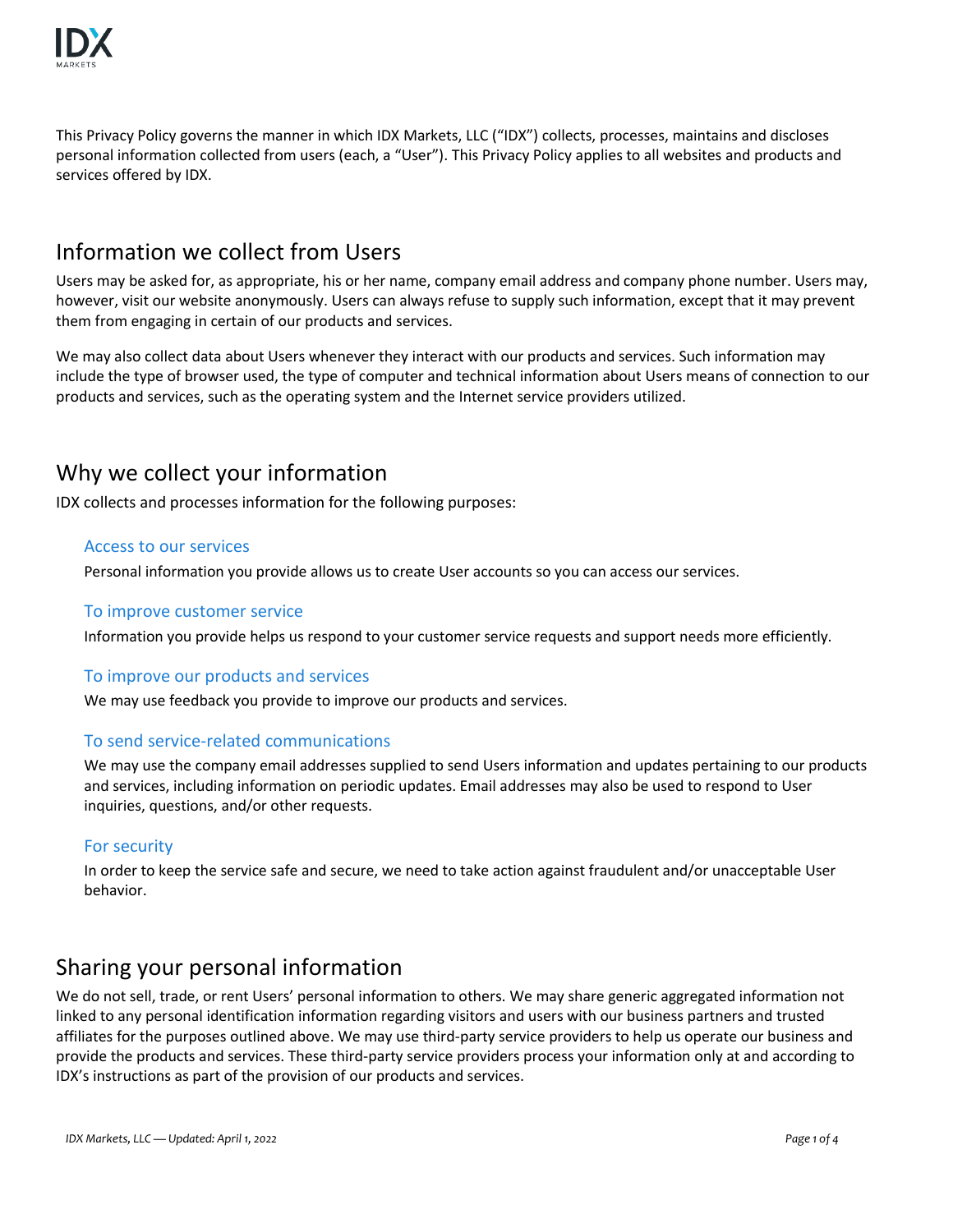

In order to combat fraud and illegal activity, we may exchange information with other companies and organizations and provide it to public authorities in response to lawful requests. We may also disclose information to comply with applicable law or to protect the rights, property or safety of us or others.

## Third-party materials

We do not control the content or information that appears as a result of third-party services and are not responsible for the practices employed by such services. In addition, these services, including their content or information, may be constantly changing. These services may have their own privacy policies and customer service policies. Third-party materials, including their content and information, are subject to their own terms and conditions and policies.

# International data transfers

Our company is U.S. based and our products and services are global by nature, so your information can be transferred anywhere in the world. As different countries may have different data protection laws than your own country, we take steps to ensure that adequate safeguards are in place to protect your information as explained in this Policy.

## How we protect your personal information

We adopt industry standard data collection, storage and processing practices and security measures to protect against unauthorized access, alteration, disclosure or destruction of your personal information, username and password stored in our products and services.

### Cookies

#### What are cookies?

Cookies are text files placed on your computer to collect standard Internet log information and visitor behavior information. When you visit the IDX website, we may collect information from you automatically through cookies or similar technology.

#### What types of cookies do we use?

There are a number of different types of cookies, however, our website uses:

- *Functionality* IDX uses these cookies so that we recognize you on our website and remember your previously selected preferences. These could include what language you prefer and location you are in. A mix of first-party and third-party cookies are used.
- *Advertising* IDX uses these cookies to collect information about your visit to our website, the content you viewed, the links you followed and information about your browser, device, and your IP address. IDX sometimes shares some limited aspects of this data with third parties for advertising purposes. We may also share online data collected through cookies with our advertising partners. This means that when you visit another website, you may be shown advertising based on your browsing patterns on our website.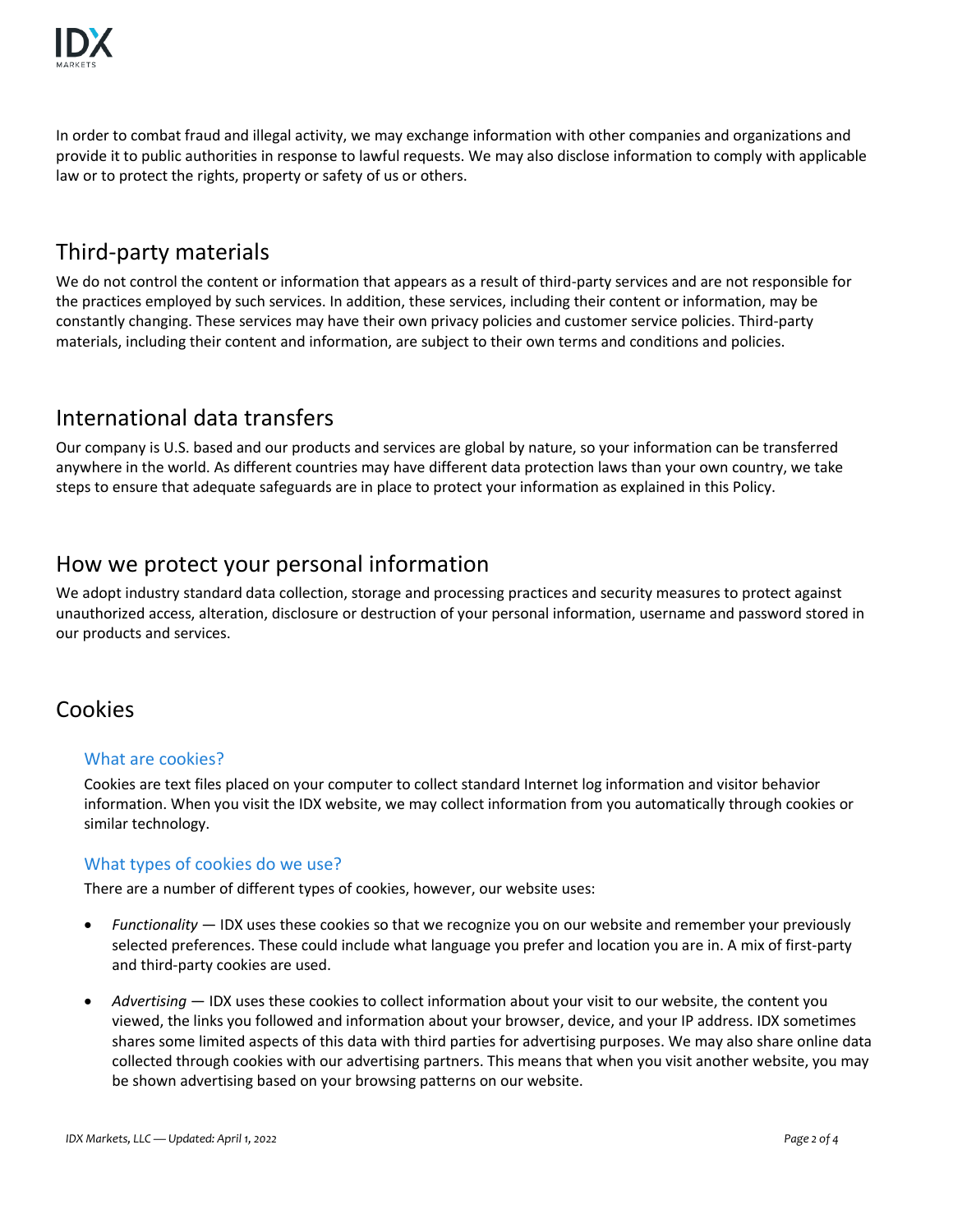

 *CSRF Token* – IDX uses these cookies to prevent cross-site request forgery. On an initial visit without an associated server session, the web application sets a cookie which is scoped appropriately so that it should not be provided during cross-origin requests. The cookie contains a random token which is removed upon logout.

#### How to manage cookies

You can set your browser not to accept cookies, and the websit[e allaboutcookies.org](http://allaboutcookies.org/) tells you how to remove cookies from your browser. However, in a few cases, some of our website features may not function as a result.

### Data retention

We retain your information for as long as your account is active or as needed to provide our products and services. Note that if you ask us to remove your personal information, we will retain your information as necessary for our legitimate business interests, such as to comply with our legal obligations, resolve disputes, and enforce our agreements.

### Your rights in connection with your personal data

IDX would like to make sure you are fully aware of all of your data protection rights. Every user is entitled to the following:

- *The right to access* You have the right to request copies of your personal data. We may charge you a small fee for this service.
- *The right to rectification* You have the right to request that IDX correct any information you believe is inaccurate. You also have the right to request IDX to complete information you believe is incomplete.
- *The right to erasure* You have the right to request that IDX erase your personal data, under certain conditions.
- *The right to restrict processing* You have the right to request that IDX restrict the processing of your personal data, under certain conditions.
- *The right to object to processing* You have the right to object to IDX's processing of your personal data, under certain conditions.
- *The right to data portability* You have the right to request that IDX transfer the data that we have collected to another organization, or directly to you, under certain conditions.

If you make a request, we have one month to respond to you. If you would like to exercise any of these rights, please contact us at our email:

Call us at: +1 844 485-9439

Or write to us: [info@idxmarkets.com](mailto:info@idxmarkets.com)

## Changes to this Privacy Policy

We may periodically update this Privacy Policy by posting a new version on IDX.com. When we do, we will revise the updated date at the bottom of this page. We encourage Users to frequently check the website for any changes to stay informed about how we are helping to protect your personal information we collect. You acknowledge and agree that it is your responsibility to review this Privacy Policy periodically and become aware of modifications.